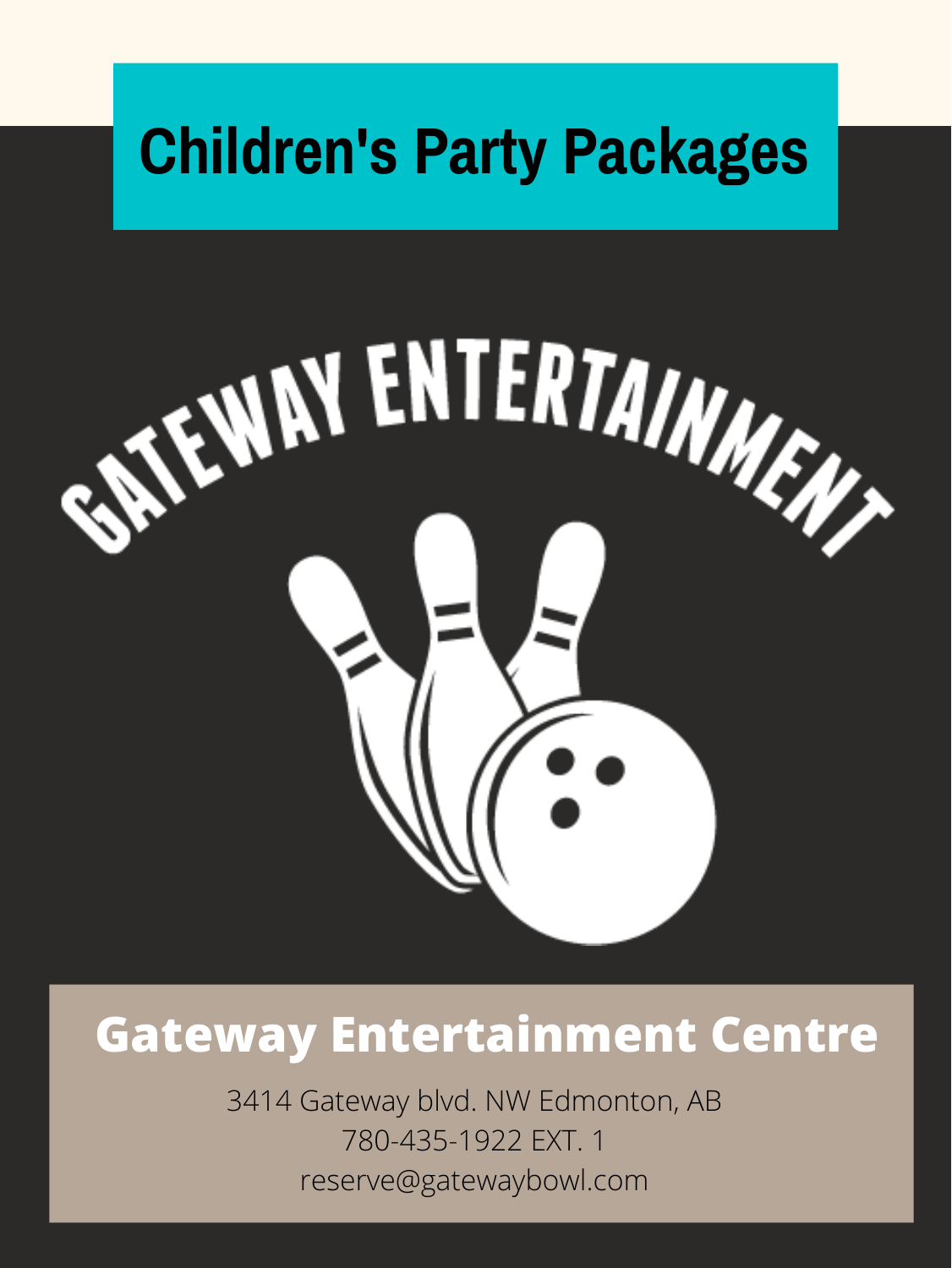**We offer 4 different packages that are comepletely customizable. With multiple gaming and food options, you can give your child the party of their dreams!**

**We offer Bowling, Laser Tag, Billiards, Themed Party Rooms and a full service kitchen. All birthday parties come with a trained Party Host who specializes in curating an unforgettable experience.**

**Book in advance to get the activities and the order of events**

#### **that you want!**



# **BOOK YOUR CHILD'S BIRTHDAY AT GATEWAY ENTERTAINMENT CENTRE!**

#### Call Us! 780-435-1922 Ext. 1

Email Us! reserve@gatewaybowl.com OR sales@gatewaybowl.com Website: GATEWAYBOWL.COM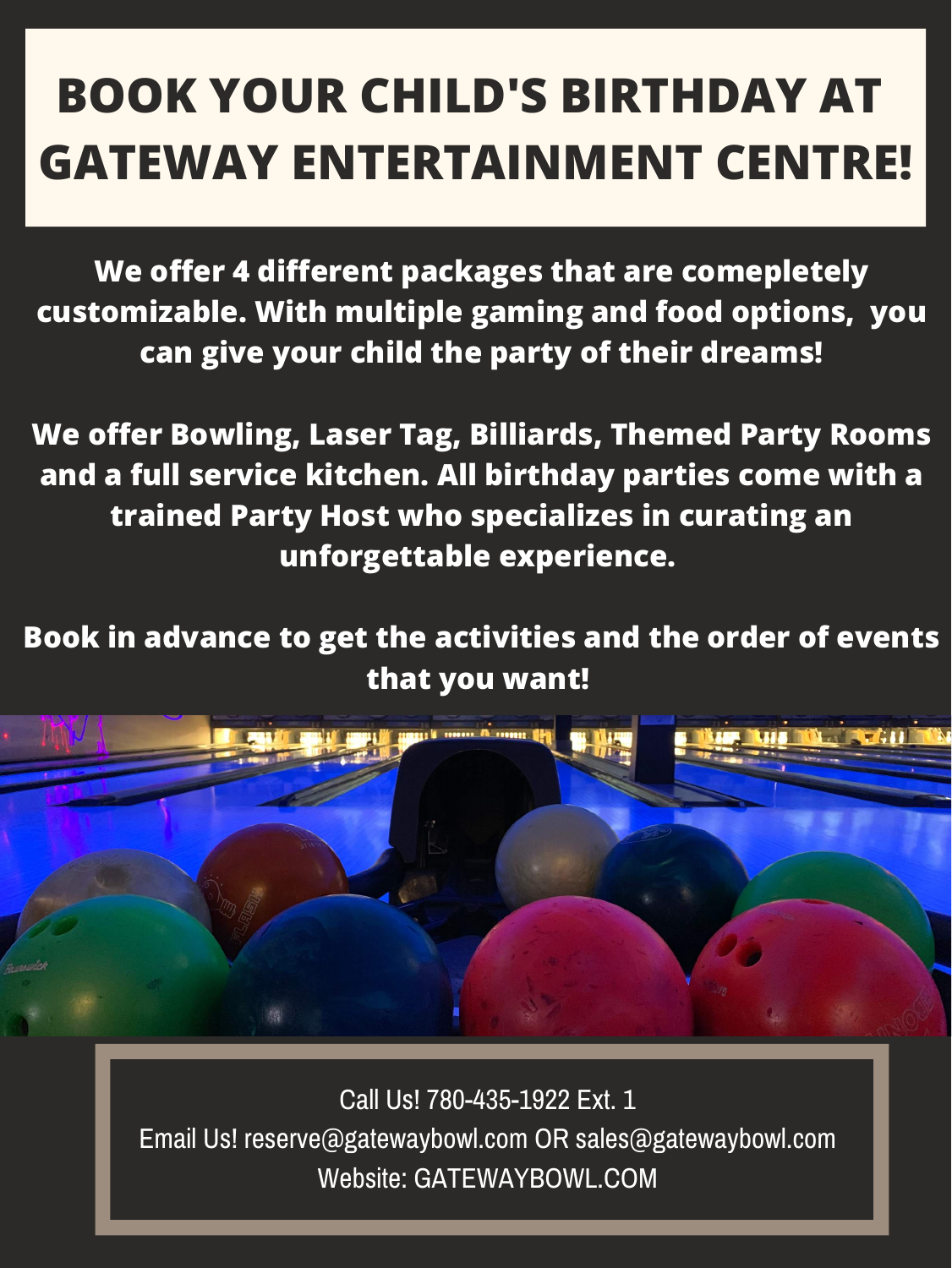# **Themed Party Rooms**

**The themed party rooms we have are: Frozen, Marvel, Minions, Trolls, and Edmonton Sports! \*For pictures of the party rooms, go to WWW.GATEWAYBOWL.COM \***











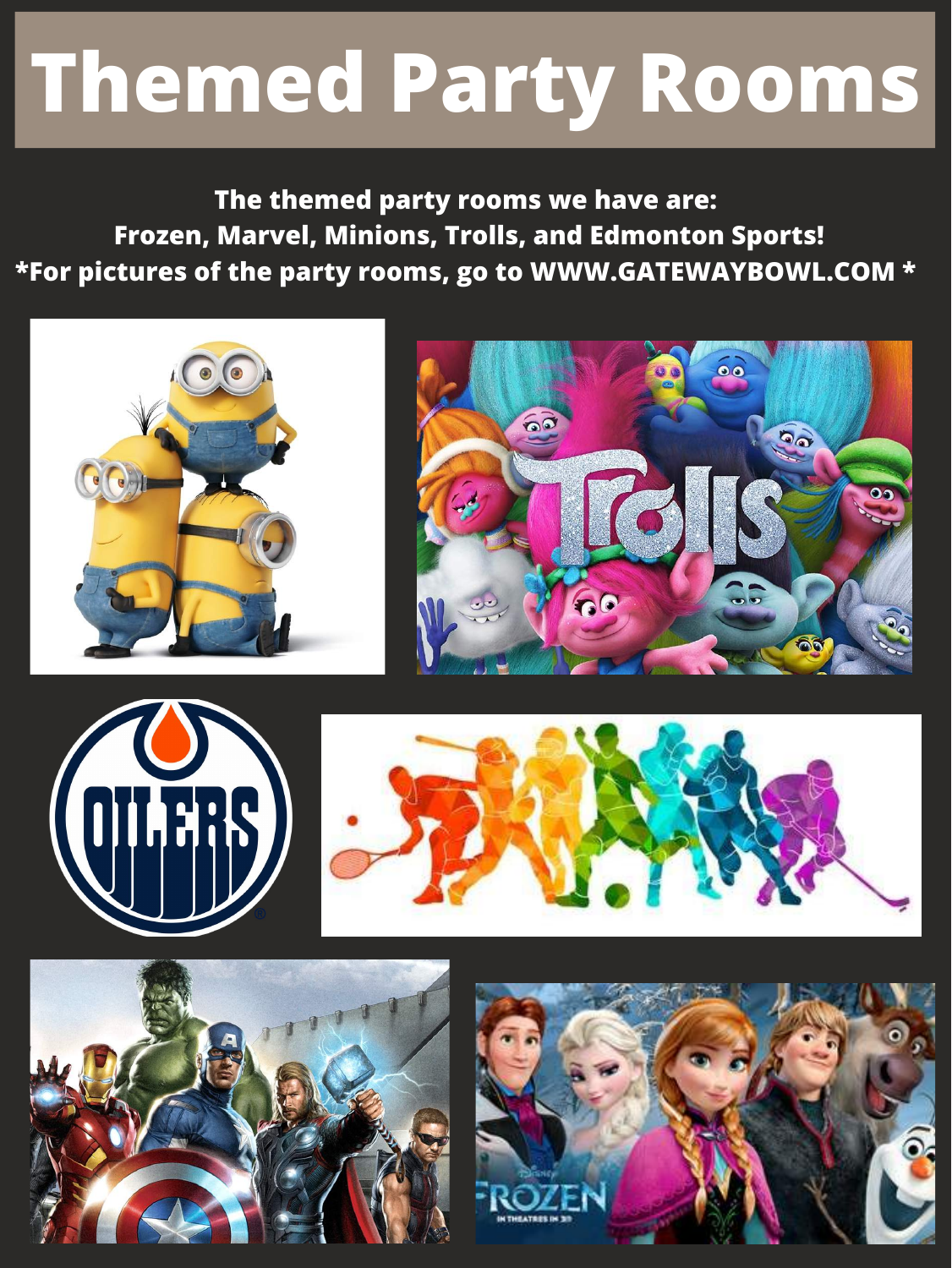# **Activities:**



# **LASER TAG**



# **BOWLING**



# **BILLIARDS**

# **COIN-OPERATED ARCADE**

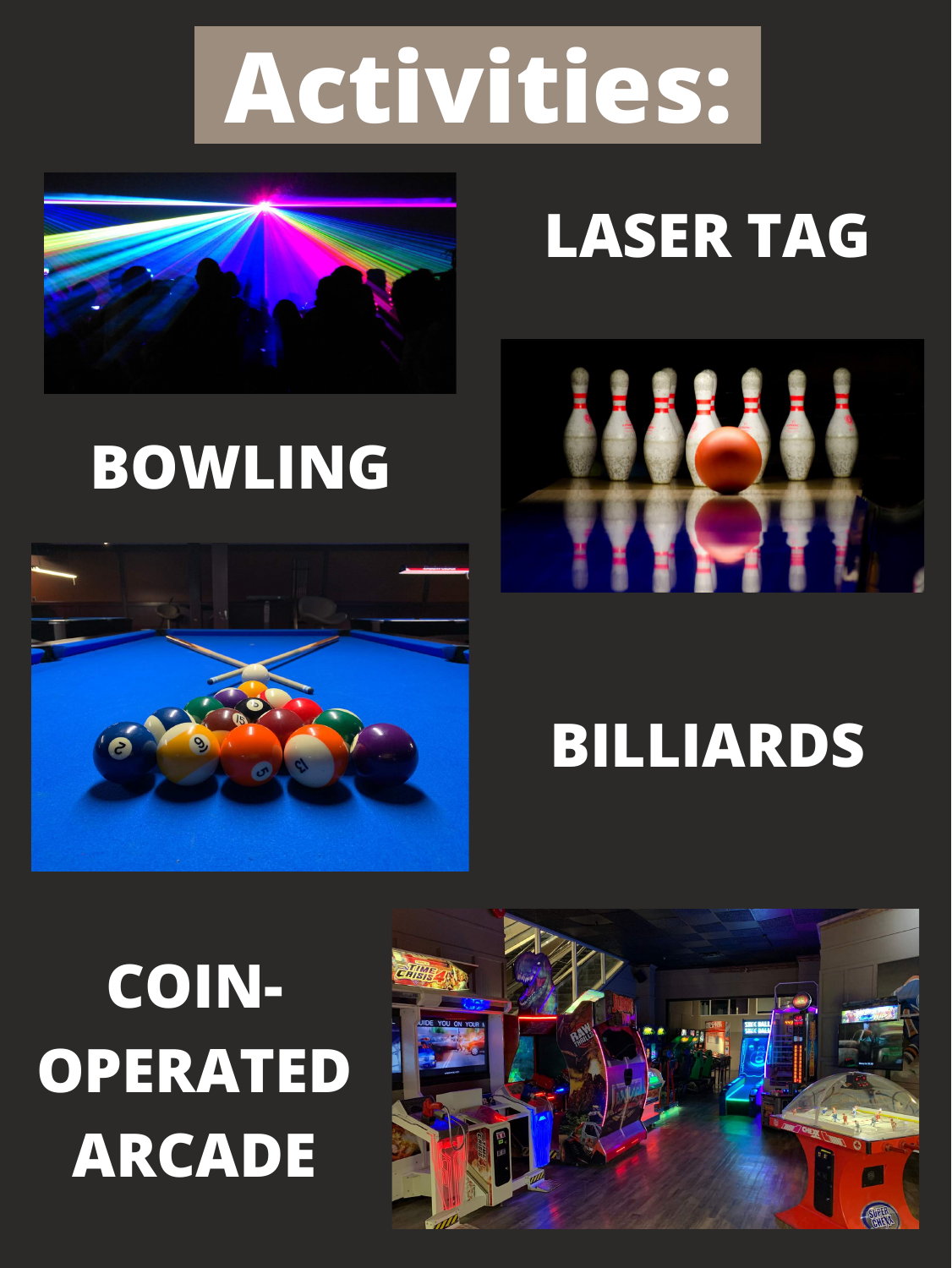# **Kingpin Package**

#### Food Options Include:

-2 Slices of Pizza (Pepperoni, Cheese or Hawaiian) -Chicken Fingers with either Fries or Veggies -Hotdog with either Fries or Veggies

#### The Kingpin Package Also Comes With:

-An Event Host

- -1 Free Game of Bowling Coupon per guest
- -1 Free Game of Bowling everyday for one year Bowling Pass, for the birthday child
- -1 Gateway Gift for the Birthday Child

# **\$24.99 per guest\* 12 years old and under**

- One Hour of Bowling (incl. Shoe Rental)
- One Hour in the Theme Room of Choice (**Frozen, Minions, Marvel, Edmonton Sports, Trolls or an Unthemed room)**
- Party Meal of Choice (One Meal for the Entire Party)
- Unlimited Pop (Upgrade to Juice for \$2 per child)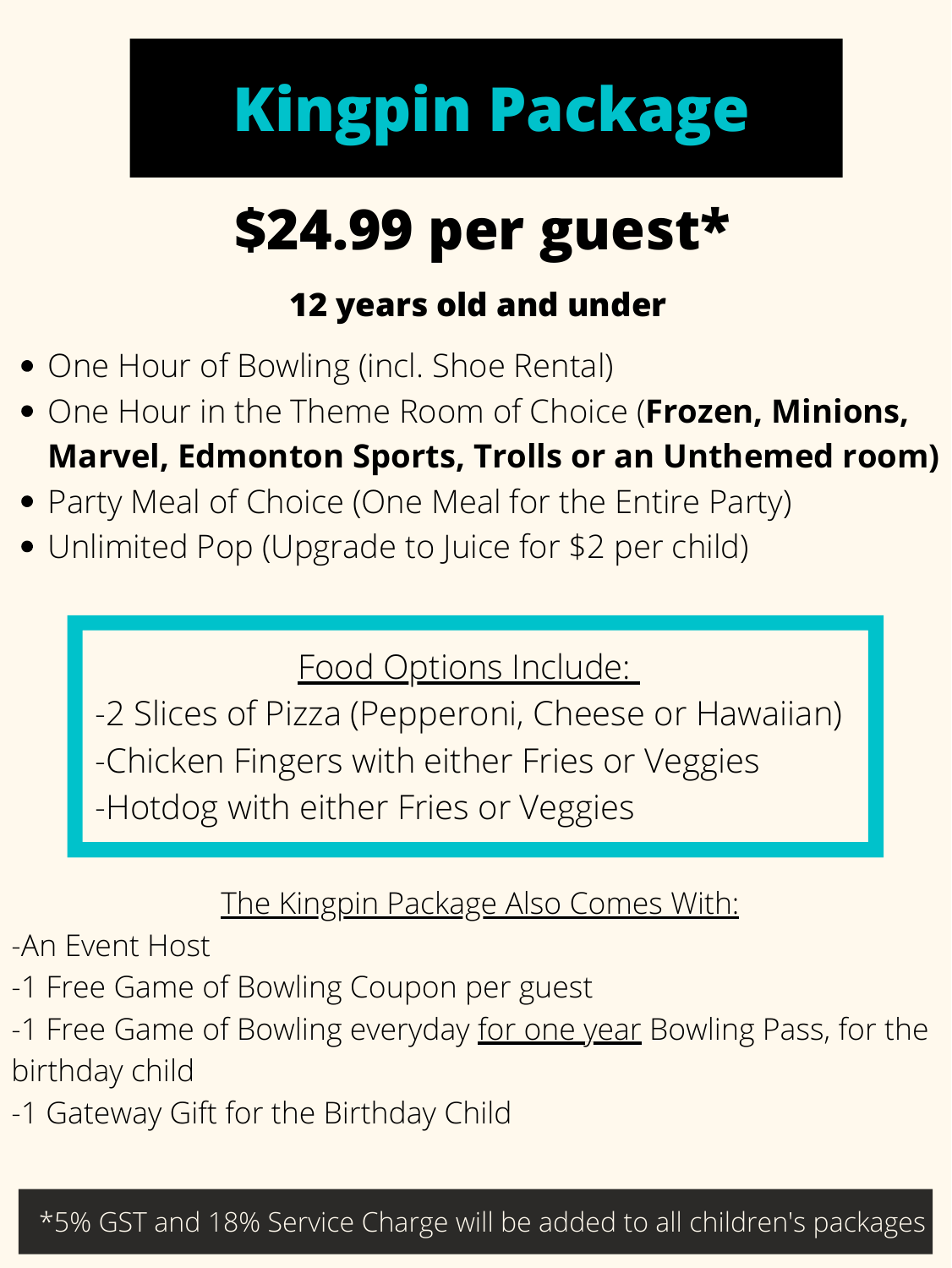# **Skyrunner Package**

#### Food Options Include:

-2 Slices of Pizza (Pepperoni, Cheese or Hawaiian) -Chicken Fingers with either Fries or Veggies -Hotdog with either Fries or Veggies

#### The Skyrunner Package Also Comes With:

-An Event Host

- Two 20-minute Games of Laser Tag
- One Hour in the Theme Room of Choice (**Frozen, Minions, Marvel, Edmonton Sports, Trolls or an Unthemed room)**
- Party Meal of Choice (One Meal for the Entire Party)
- Unlimited Pop (Upgrade to Juice for \$2 per child)

- -1 Free Game of Bowling Coupon per guest
- -1 Free Game of Bowling everyday for one year Bowling Pass, for the birthday child
- -1 Gateway Gift for the Birthday Child

### **\$24.99 per guest\* 12 years old and under**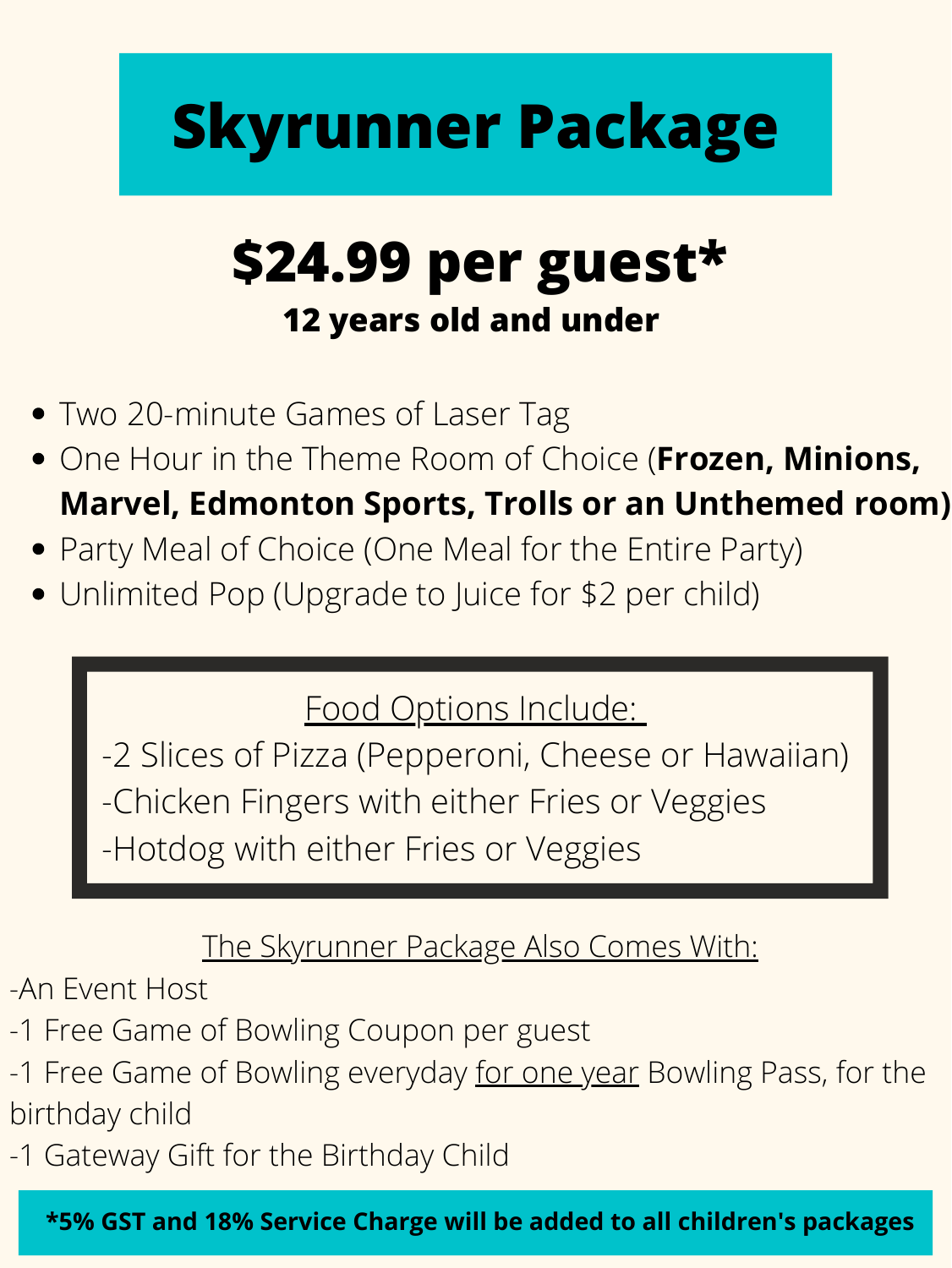# **Ultimate Package**

#### Food Options Include:

-2 Slices of Pizza (Pepperoni, Cheese or Hawaiian) -Chicken Fingers with either Fries or Veggies -Hotdog with either Fries or Veggies

#### The Ultimate Package Also Comes With:

-An Event Host

- -1 Free Game of Bowling Coupon per guest
- -1 Free Game of Bowling everyday for one year Bowling Pass, for the birthday child
- -1 Gateway Gift for the Birthday Child

### **\$29.99 per guest\* 12 years old and under**

- One Hour of Bowling (Incl. Shoe Rental)
- One 20-minute Game of Laser Tag
- One Hour in the Theme Room of Choice (**Frozen, Minions, Marvel, Edmonton Sports, Trolls or an Unthemed room)**
- Party Meal of Choice (One Meal for the Entire Party)
- Unlimited Pop (Upgrade to Juice for \$2 per child)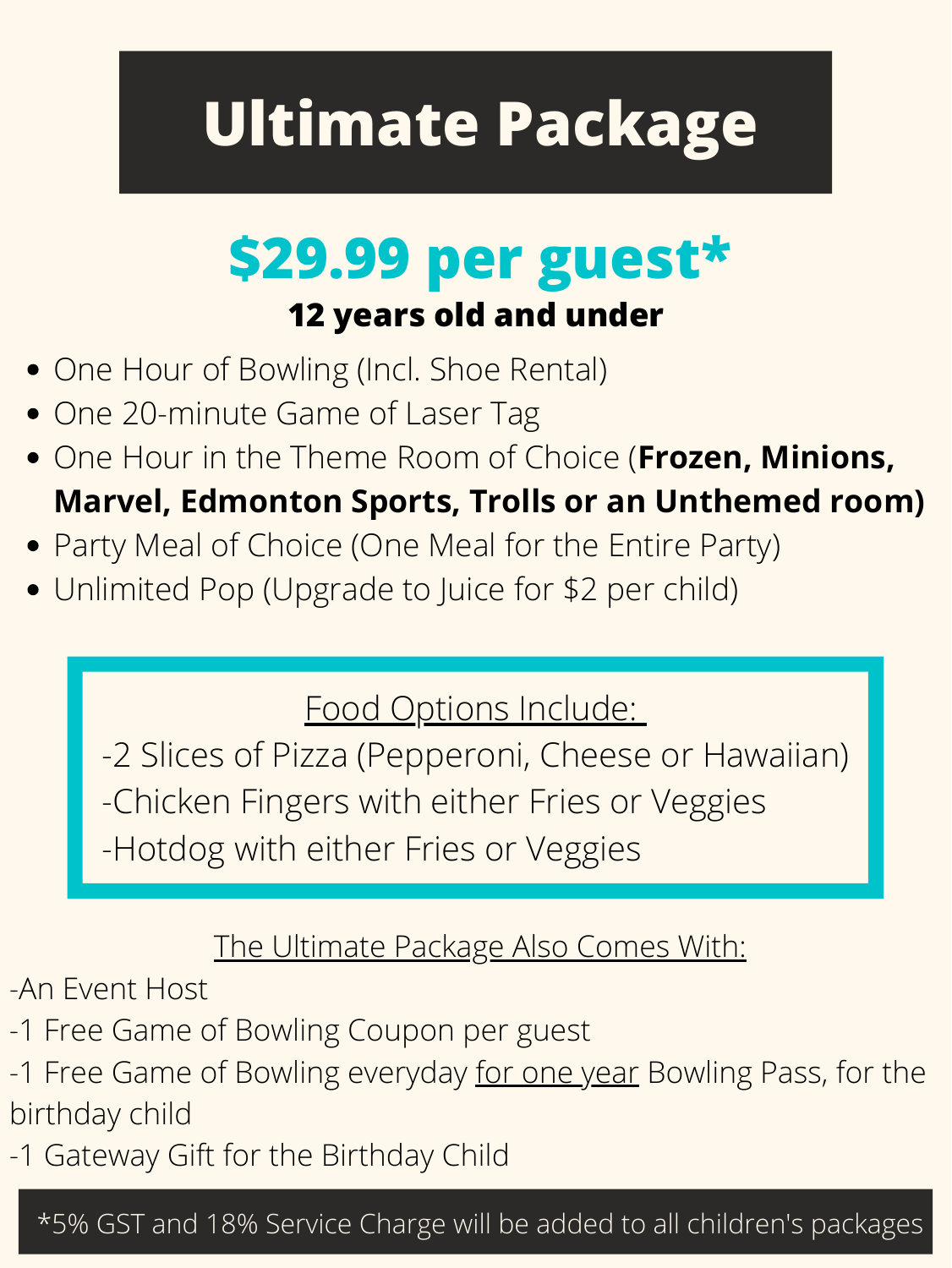# **Teen Package**

#### Food Options Include:

-3 Slices of Pizza (Pepperoni, Cheese or Hawaiian) -Chicken Fingers with either Fries or Veggies -Hotdog with either Fries or Veggies

#### The Teen Package Also Comes With:

-An Event Host

- -1 Free Game of Bowling Coupon per guest
- -1 Preloaded VR Card with 10 Virtual Reality Credits
- -1 Gateway Gift for the Birthday Child
- One Hour of Bowling (Incl. Shoe Rental)
- One Hour of Billiards
- One 20-minute Game of Laser Tag
- One Hour in the Theme Room of Choice (**Frozen, Minions, Marvel, Edmonton Sports, Trolls or an Unthemed room)**
- Party Meal of Choice (One Meal for the Entire Party)
- Unlimited Pop (Upgrade to Juice for \$2 per child)

### **\$39.99 per guest\* 13-18 years old**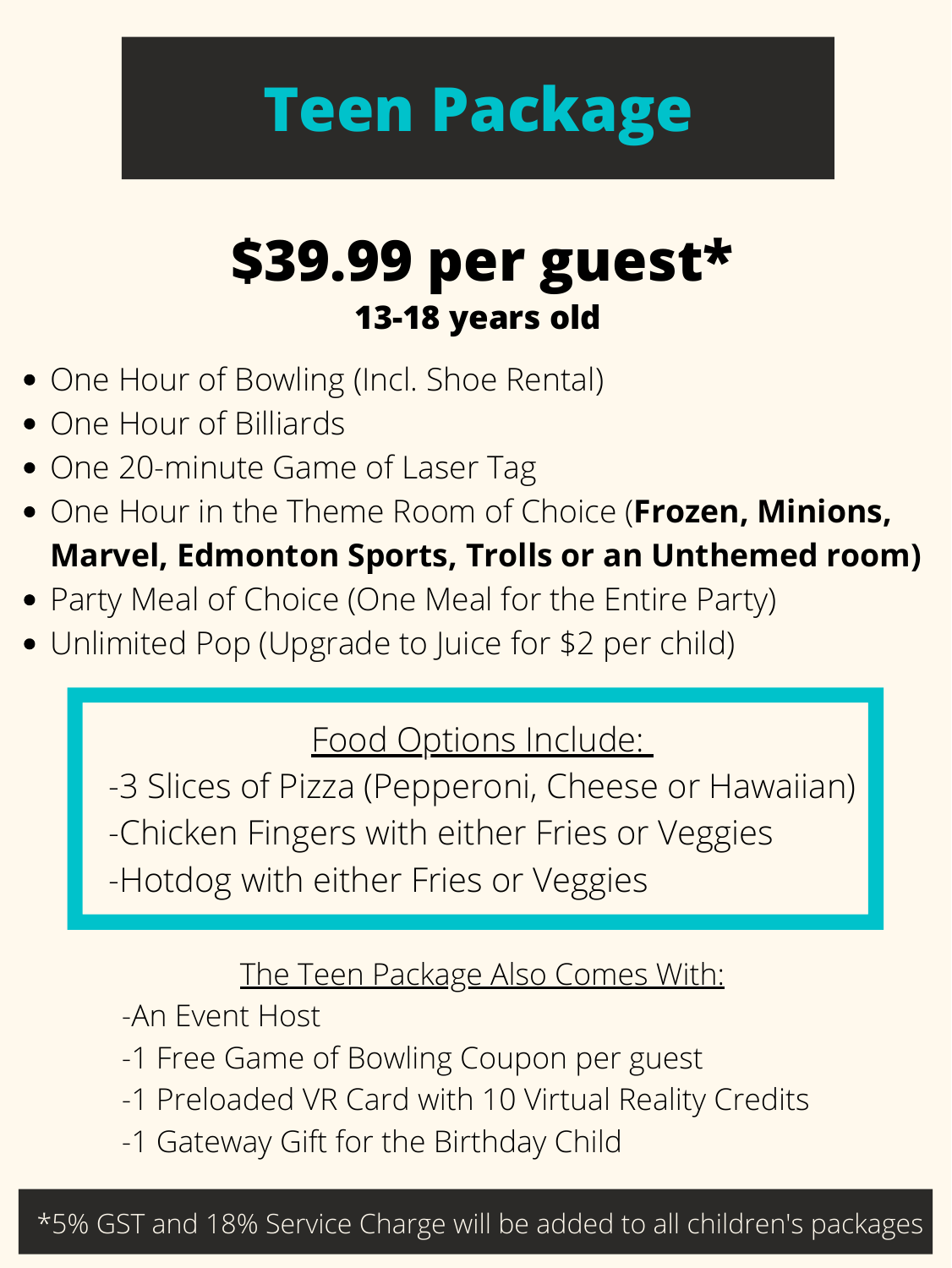# **RENTAL OPTIONS:**

**Should you wish to forgo any of our children's packages, our rental options are listed below:**



- \$115.00 30 MINS
- \$225.00 1HOUR
- (MAXIMUM 15
- \$72.00 PER LANE/PER HOUR
- (includes GST and the shoe
- 

#### rental)



### GUESTS PER GAME)

**ROOM**

**RENTAL**

- THEME ROOMS: \$80.00 PER HOUR
- BOARD ROOM: \$80.00 PER HOUR
- UPPER BILLIARDS: \$70.00 PER HOUR  $\bullet$
- LOWER BILLIARDS: \$100.00 PER HOUR
- SKYBOX ROOM: \$100.00 PER HOUR
- BANQUET ROOM: \$150.00 PER HOUR

ALL CANCELLATIONS REQUIRE 24-HOURS NOTICE ALL RENTALS MUST BE PREPAID. NO REFUNDS ON PREPAID RENTALS; PAYMENT WILL BE CREDITED ON YOUR ACCOUNT TO BE REBOOKED WITHIN 6 MONTHS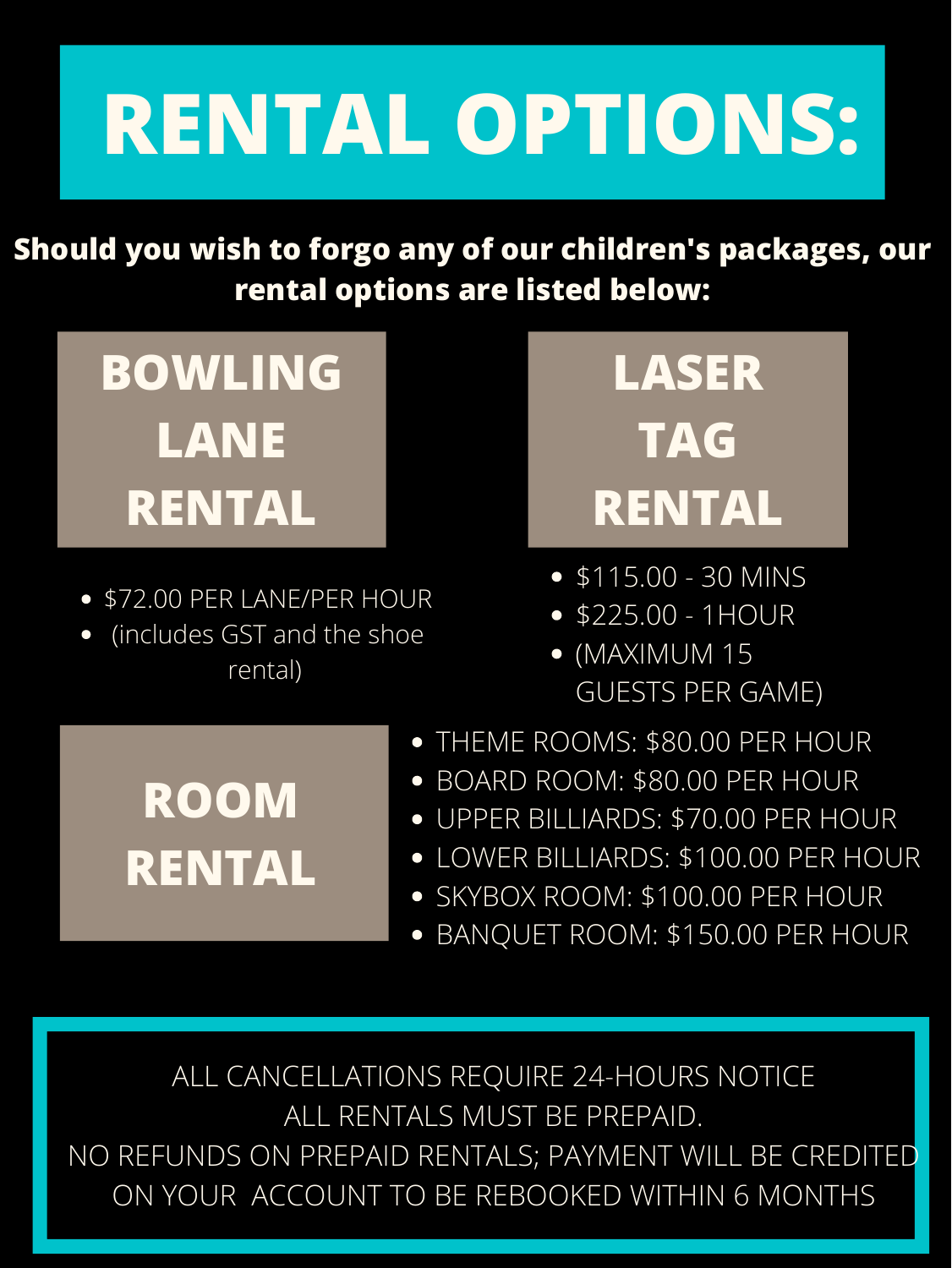

# **CONTACT US!**

### **GATEWAY ENTERTAINMENT CENTRE**

**3414 GATEWAY BLVD. EDMONTON, AB**

**780-435-1922 EXT. 1 RESERVE@GATEWAYBOWL.COM OR SALES@GATEWAYBOWL.COM**